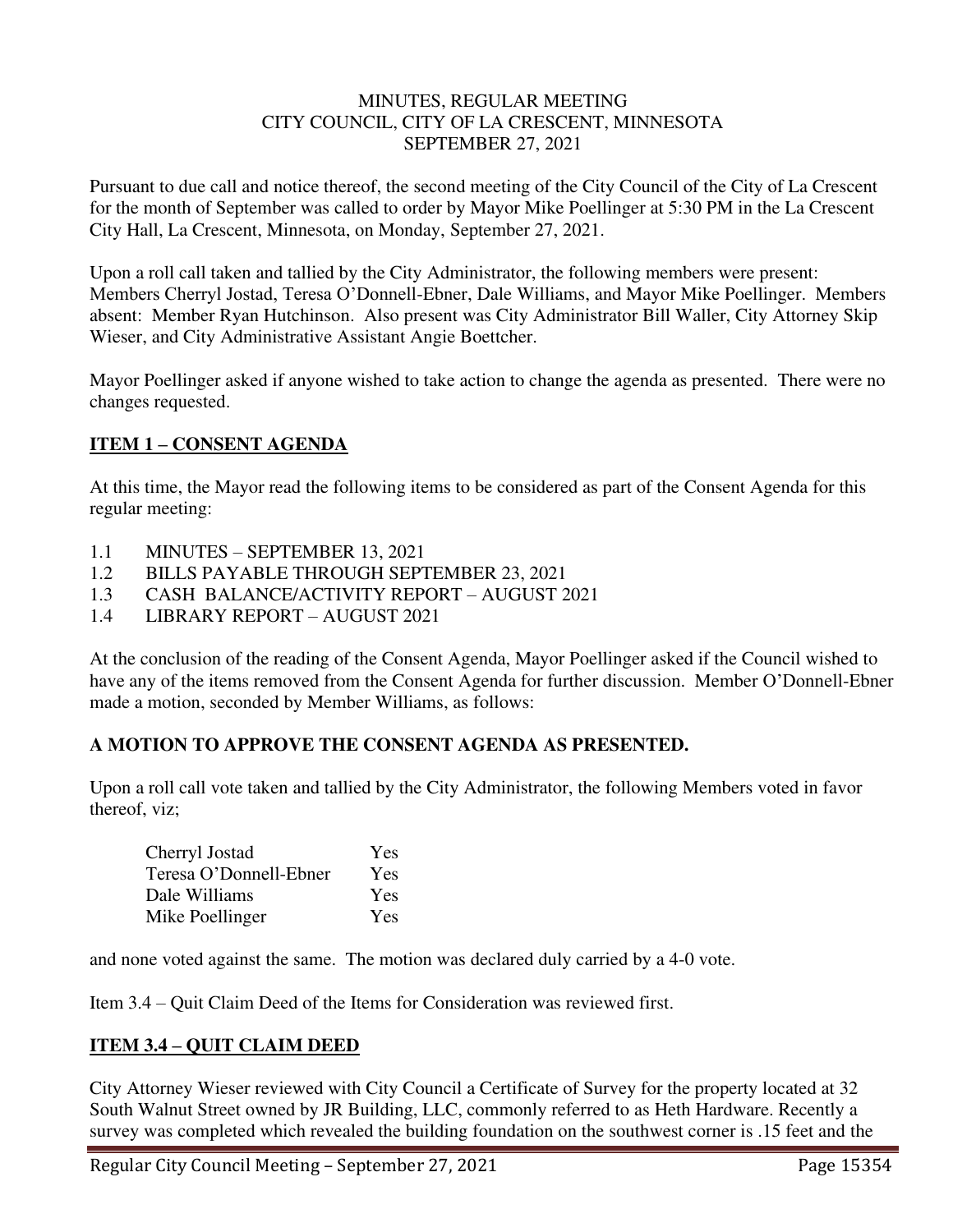building overhang on the southeast corner is .7 feet over the lot line. City Council reviewed the survey also. It was recommended to City Council to authorize the Mayor and City Administrator to execute a Quit Claim Deed to resolve this issue. Following discussion, Member Jostad made a motion, seconded by Member Williams, as follows:

# **MOTION TO AUTHORIZE THE MAYOR AND CITY ADMINISTRATOR TO EXECUTE A QUIT CLAIM DEED TO RESOLVE THE LOT LINE ISSUE REGARDING THE PROPERTY LOCATED AT 32 SOUTH WALNUT STREET OWNED BY JR BUILDING, LLC, COMMONLY REFERRED TO AS HETH HARDWARE.**

Upon a roll call vote taken and tallied by the City Administrator, the following Members voted in favor thereof, viz;

| Cherryl Jostad         | Yes |
|------------------------|-----|
| Teresa O'Donnell-Ebner | Yes |
| Dale Williams          | Yes |
| Mike Poellinger        | Yes |

and none voted against the same. The motion was declared duly carried by a 4-0 vote.

# **ITEM 3.1 – 2021 STREET PROJECT CHANGE ORDER**

City Administrator Waller reviewed with City Council a memo from City Engineer Tim Hruska regarding a change order to the 2021 Street Project for Spruce and Balsam. The City has received a request from the homeowners on the driveway off of Stoney Point Road. The City has plowed and maintained this area to serve the two homes. The City has worked with Zenke, Inc. on pricing to add 3" of bituminous pavement and a culvert under the roadway. The cost is \$22,145.60. The adjacent homeowners have agreed to compensate the City for this cost. Also, the City received damage to the outlet at Haralson and Jonathan. It is recommended that the City install new tied concrete mat to stabilize the outlet. This area has also had sediments deposit over the course of time and those sediments need to be removed so that the outlet can properly drain. It was proposed to City Council to remove those sediments to approximately 150' downstream of the outlet. The cost to perform this work is \$17,224.45. It was recommended to City Council to approve Change Order #1 to the 2021 Street Project for a total of \$39,370.05. Following discussion, Member Jostad made a motion, seconded by Member Williams, as follows:

#### **MOTION TO APPROVE CHANGE ORDER #1 TO THE 2021 STREET PROJECT FOR A TOTAL OF \$39,370.05.**

Upon a roll call vote taken and tallied by the City Administrator, the following Members voted in favor thereof, viz;

| Cherryl Jostad         | Yes        |
|------------------------|------------|
| Teresa O'Donnell-Ebner | <b>Yes</b> |
| Dale Williams          | Yes        |
| Mike Poellinger        | <b>Yes</b> |

and none voted against the same. The motion was declared duly carried by a 4-0 vote.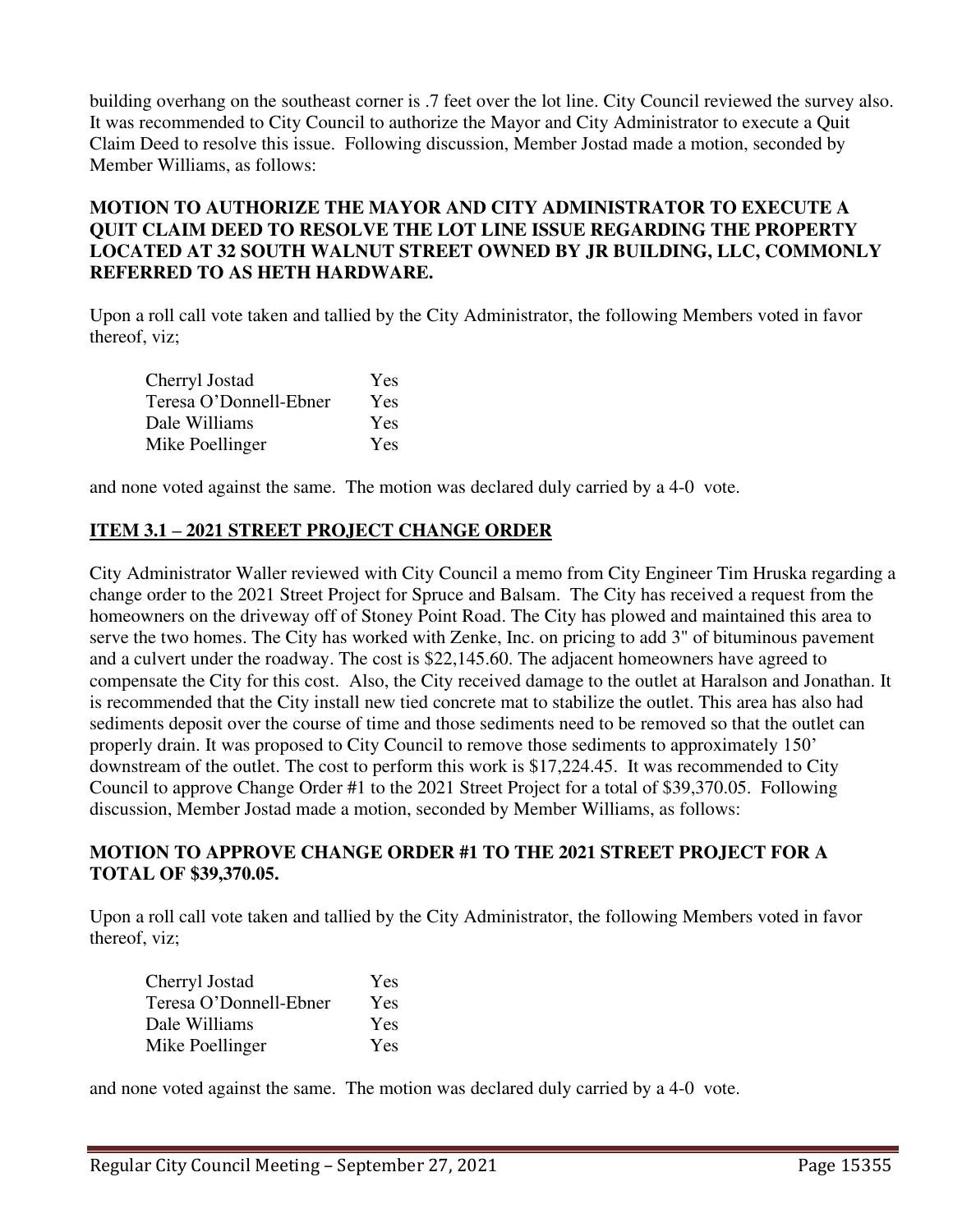# **ITEM 3.2 – PHASE 3 PEDESTRIAN BRIDGE BID RESULTS**

City Administrator Waller reviewed with City Council the bid results for the third phase of the Wagon Wheel Improvement Project, the construction of the bicycle/pedestrian bridge. This item was presented for review and discussion, but not for approval at this meeting. The City intends to present the bid results, along with the interim financing plan, for approval at the October 11, 2021 City Council meeting. There is a review and approval process by MnDOT before the City Council can accept the bid, and that has not been completed. The Engineer's construction estimate was \$2,925,000.00. The arch design was bid as an alternate, and the bid amount can be reduced by \$129,000.00 if the arches are removed from the project. It was not suggested that the City Council remove the arches from the project. Rather, that the time between now and the October 11<sup>th</sup> City Council meeting be used to hopefully develop a funding proposal so that the project can proceed in its entirety. City Council also reviewed drawings related to the project. This item was informational, and no action was taken.

# **ITEM 3.3 – MnDOT – JOINT POWERS CONTRACT**

City Administrator Waller reviewed with City Council a correspondence received from MnDOT regarding the contract for tribal monitoring for the La Crescent Pedestrian Bridge Project. The total cost of the contract will not exceed \$26,602.00, and the State will pay 80% of the contract cost. The City will pay 20% of the contract, up to a total cost of \$5,320.40. City Council reviewed the proposed Resolution regarding the contract. In order to continue to proceed with the project, it was recommended that City Council adopt the Resolution and authorize the required signatures. Following review and discussion, Member Williams introduced the following resolution and moved its passage and adoption:

# **RESOLUTION NO. 09-21-31**

#### **A RESOLUTION TO ENTER INTO A JOINT POWERS CONTRACT FOR PROFESSIONAL AND TECHNICAL SERVICES WITH THE STATE OF MINNESOTA, DEPARTMENT OF TRANSPORTATION, AND THE PRAIRIE ISLAND INDIAN COUNCIL**

BE IT RESOLVED that the City of La Crescent, Minnesota, authorizes entering into a Joint Powers Contract for Professional and Technical Services ("Joint Powers Contract") regarding MnDOT Contract No. 1047421 and Federal Project No. STPF 8821(211) with the State of Minnesota, Department of Transportation ("State"), and the Prairie Island Indian Council for the following purposes:

For tribal monitoring for the La Crescent Pedestrian Bridge Project; and

BE IT FURTHER RESOLVED that the State will pay eighty percent (80%) of the project costs (up to \$21,281.60) and the City of La Crescent commits to providing payment of twenty percent (20%) of the project costs (up to \$5,320.40); and

BE IT FURTHER RESOLVED by the City Council of the City of La Crescent, Minnesota that the City Administrator is authorized to execute the Joint Powers Contract.

ADOPTED this 27<sup>th</sup> day of September, 2021.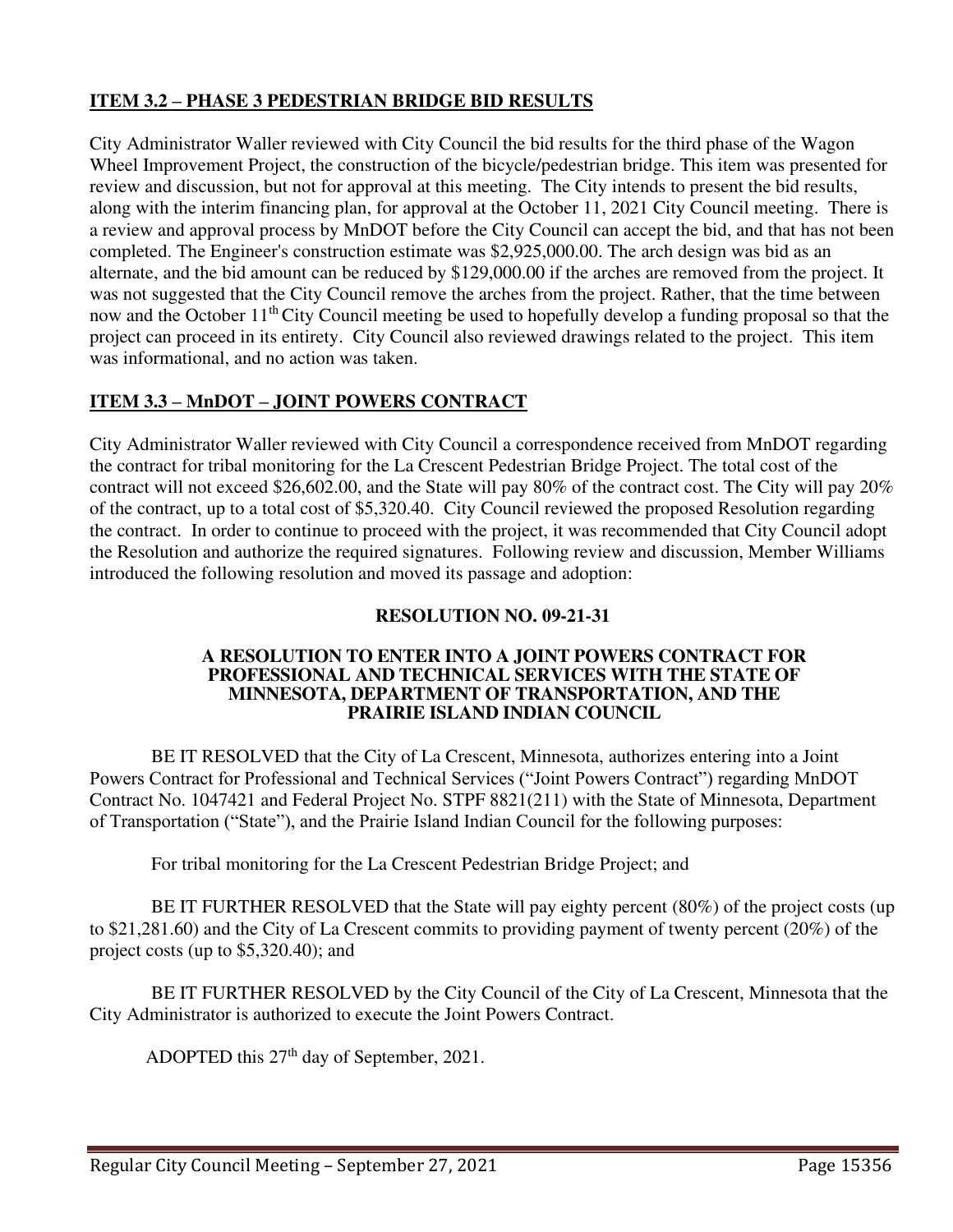SIGNED:

Mayor

 $\frac{1}{\sqrt{2\pi}}$  , which is a set of the set of the set of the set of the set of the set of the set of the set of the set of the set of the set of the set of the set of the set of the set of the set of the set of the set of

ATTEST:

\_\_\_\_\_\_\_\_\_\_\_\_\_\_\_\_\_\_\_\_\_\_\_\_\_\_\_\_\_ City Administrator

The motion for the adoption of the foregoing resolution was duly seconded by Member O'Donnell-Ebner and upon a roll call vote taken and tallied by the City Administrator, the following Members present voted in favor thereof, viz;

| Cherryl Jostad         | Yes        |
|------------------------|------------|
| Teresa O'Donnell-Ebner | Yes        |
| Dale Williams          | <b>Yes</b> |
| Mike Poellinger        | Yes        |

and none voted against the same. The motion was declared duly carried and the resolution duly passed and adopted by a 4-0 vote.

# **ITEM 3.5 – ANNEXATION UPDATE**

City Attorney Wieser reviewed with City Council an Administrative Order signed September 16, 2021 approving the annexation of six (6) properties located in the Crescent Valley Subdivision. At the August 23, 2021 Council Meeting, the Council adopted Ordinance No. 553 annexing eight (8) properties. After review of the original Ordinance, the Office of Administrative Hearings noticed a discrepancy between their records and records available at the Houston County Recorder's Office. The Office of Administrative Hearings requested that two (2) of the 8 properties be removed from Ordinance No. 553 and those properties be included in the Joint Resolution that will be considered in October. Therefore, Ordinance No. 553 was updated and amended to remove these 2 properties. It was recommended to City Council to approve Amended Ordinance No. 553. Following discussion, Member O'Donnell-Ebner made a motion, seconded by Member Williams, as follows:

# **MOTION TO APPROVE AMENDED ORDINANCE NO. 553 APPROVING THE ANNEXATION OF SIX (6) PROPERTIES LOCATED IN THE CRESCENT VALLEY SUBDIVISION.**

Upon a roll call vote taken and tallied by the City Administrator, the following Members voted in favor thereof, viz;

| Cherryl Jostad         | Yes        |
|------------------------|------------|
| Teresa O'Donnell-Ebner | Yes        |
| Dale Williams          | <b>Yes</b> |
| Mike Poellinger        | <b>Yes</b> |

and none voted against the same. The motion was declared duly carried by a 4-0 vote.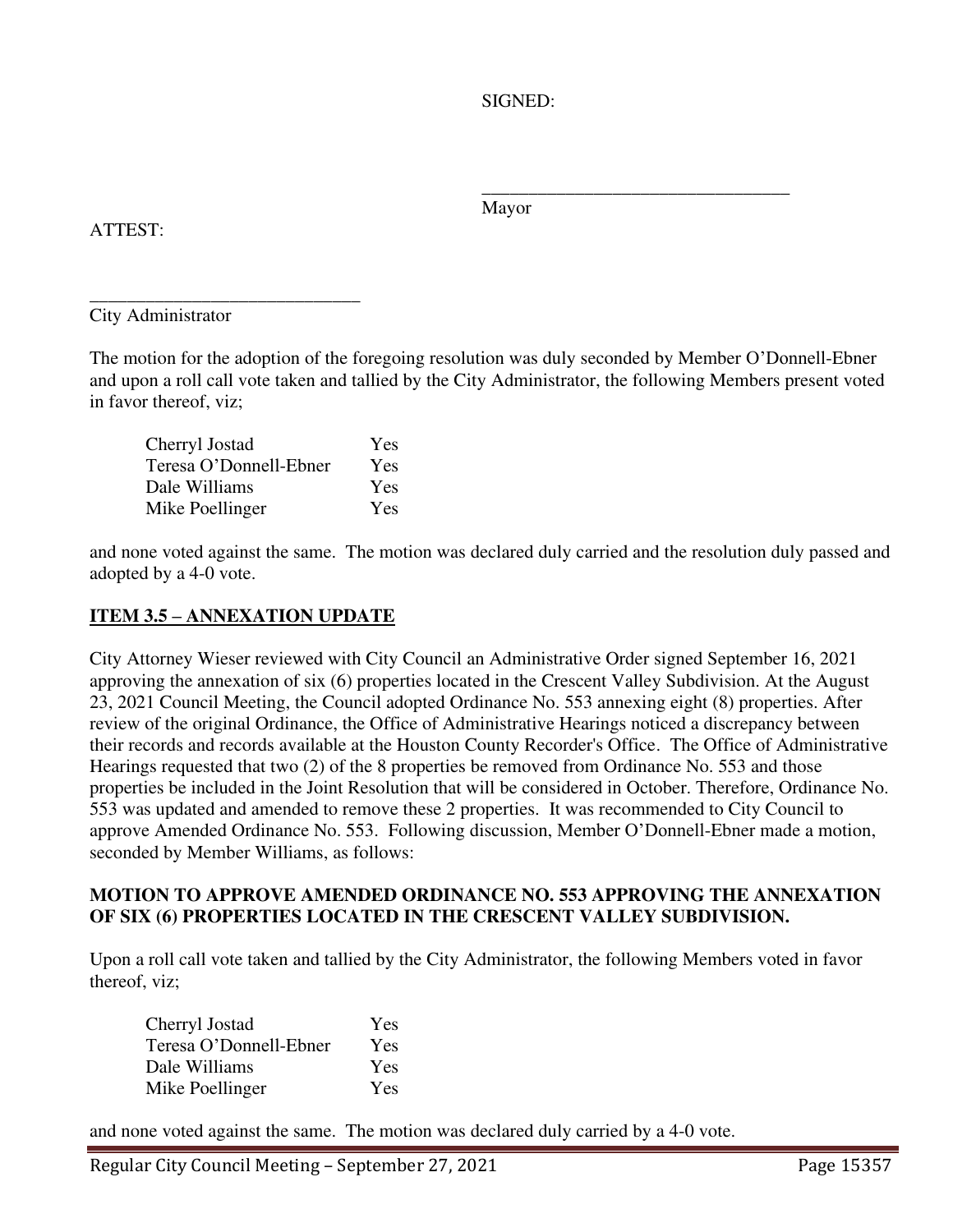# **ITEM 3.6 – GREENSTEP COMMITTEE APPOINTMENT**

City Administrator Waller reviewed with City Council the recommendation to appoint Lauren Rislov as a student member of the GreenStep Committee. Following discussion, Member O'Donnell-Ebner made a motion, seconded by Member Williams, as follows:

# **MOTION TO APPOINT LAUREN RISLOV AS A STUDENT MEMBER OF THE GREENSTEP COMMITTEE.**

Upon a roll call vote taken and tallied by the City Administrator, the following Members voted in favor thereof, viz;

| Cherryl Jostad         | Yes        |
|------------------------|------------|
| Teresa O'Donnell-Ebner | Yes        |
| Dale Williams          | <b>Yes</b> |
| Mike Poellinger        | <b>Yes</b> |

and none voted against the same. The motion was declared duly carried by a 4-0 vote.

# **ITEM 3.7 – SMALL CITIES DEVELOPMENT PROGRAM GRANT**

City Administrator Waller reviewed with City Council a correspondence from the MN Department of Employment and Economic Development (DEED) informing the City that its application for the 2021 Minnesota Small Cities Development Program Grant (SCDP) had been approved for funding in the amount of \$552,000.00 from the Department of Housing and Urban Development (HUD). This item was informational, and no action was taken.

# **ITEM 3.8 – 2022 PRELIMINARY BUDGET AND LEVY**

City Administrator Waller reviewed with City Council the proposed 2022 general fund budget and proposed resolution that sets the preliminary levy. By September 30, the City Council is required to adopt a resolution setting the preliminary levy and set the date for the public meeting at which time the proposed budget and levy will be discussed, and the final budget and levy determined. It was recommended that the public meeting be set for 6:00 p.m., on Monday, December 13, 2021. As part of the budget review and adoption process, it was noted to City Council that they cannot adopt the 2022 general fund budget until after the public meeting in December and once the preliminary levy is set, the City Council has the discretion to lower the levy, but the City Council cannot increase the preliminary levy. The proposed 2022 preliminary resolution reflects a 5.5% increase. The final total City levy in 2021 was \$3,169,729.00, and the proposed total levy for 2022 is \$3,343,638.00. Following discussion, Member Williams introduced the following resolution and moved its passage and adoption:

# **RESOLUTION 09-21-32**

#### **RESOLUTION MAKING PRELIMINARY GENERAL LEVIES FOR COLLECTION WITH REAL ESTATE TAXES PAYABLE IN THE CALENDAR YEAR 2022**

BE IT RESOLVED by the City Council of the City of La Crescent, Minnesota as follows: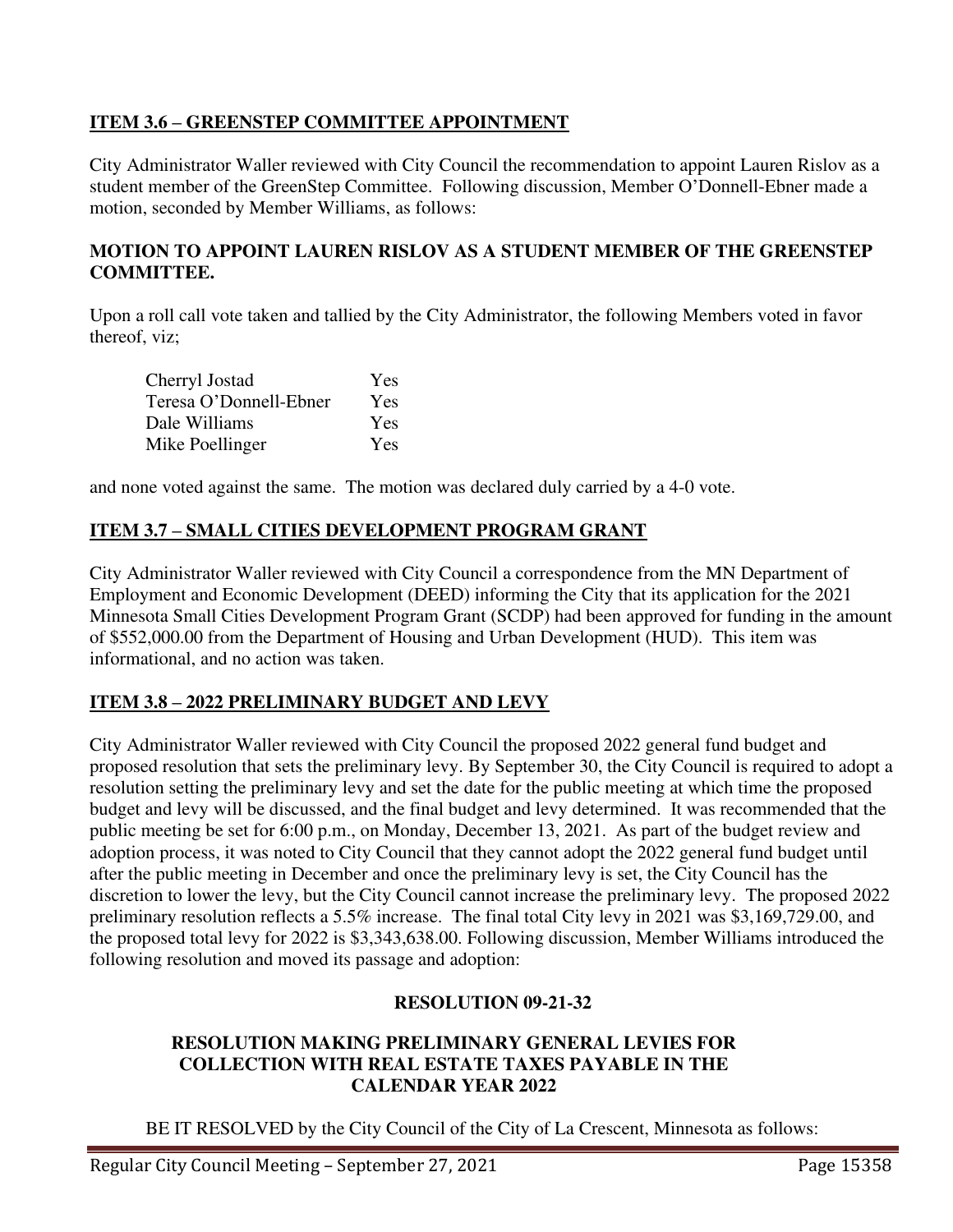1. It is hereby determined and declared that there shall be and there is hereby levied upon all taxable property within the City for the general purposes of the City, as provided by law, to be collected in the year 2022 as part of the general taxes due and payable in the year 2022 a direct ad valorem tax in the amount of \$2,060,738.00 as provided by State law to be levied and collected in the manner provided by law.

2. Be it also hereby determined and declared that there shall be and there is hereby levied upon taxable property within the City of La Crescent for public library service, a tax in the amount of \$175,990.00 to be collected in the year 2022, as authorized by Minnesota Statutes, Section 134.33 and 134.34.

3. It is hereby found, determined, and declared that the amounts set forth in a column at the right to be levied with taxes to be collected in the calendar year 2022, in conjunction with the various bonds issued and sinking funds described below:

| <b>FUND</b> | <b>YEAR</b> | <b>DESCRIPTION</b>                              | <b>TO BE LEVIED FOR</b>   |
|-------------|-------------|-------------------------------------------------|---------------------------|
| #           |             |                                                 | <b>COLLECTION IN</b>      |
|             |             |                                                 | <b>CALENDAR YEAR 2022</b> |
| 322         | 2015A       | G.O. Refunding Bonds - Apple Blossom Acres      | \$5,000.00                |
| 324         | 2011A       | G.O. Improvement Bonds - Crescent Valley        | \$120,000.00              |
| 325         | 2016A       | G.O. Refunding Rec. Fac. Bonds - Aquatic Center | \$198,700.00              |
| 326         | 2013A       | G.O. Equipment Certificates                     | \$40,000.00               |
| 327         | 2016A       | G.O. Improvement Bonds - Oak St. Recon.         | \$112,400.00              |
| 328         | 2017A       | G.O. Equipment Certificates                     | \$120,250.00              |
| 329         | 2018A       | G.O. Improvement Bonds - Streets/Veterans Park  | \$146,700.00              |
| 330         | 2019A       | G.O. Equipment Certificates - Fire Truck        | \$49,700.00               |
| 331         | 2019B       | G.O. Improvement Bonds - Street Recon.          | \$32,300.00               |
| 332         | 2020A       | G.O. Improvement Bonds - HTM                    | \$188,000.00              |
| 333         | 2020A       | G.O. Bonds - Tax Abatement - Ice Arena          | \$23,860.00               |
| 601         | 2015A       | G.O. Utility Revenue & Crossover Ref. Bond      | \$46,500.00               |
| 601         | 2016A       | G.O. Utility Revenue & Crossover Ref. Bond      | \$23,500.00               |
|             |             |                                                 |                           |
|             |             | TOTAL DEBT SERVICE LEVY                         | \$1,106,910.00            |

4. Total levy for the City of La Crescent for collection in 2022 is \$3,343,638.00.

 $\overline{\phantom{a}}$  , and the contract of the contract of the contract of the contract of the contract of the contract of the contract of the contract of the contract of the contract of the contract of the contract of the contrac

ADOPTED this 27th day of September, 2021.

SIGNED:

Mayor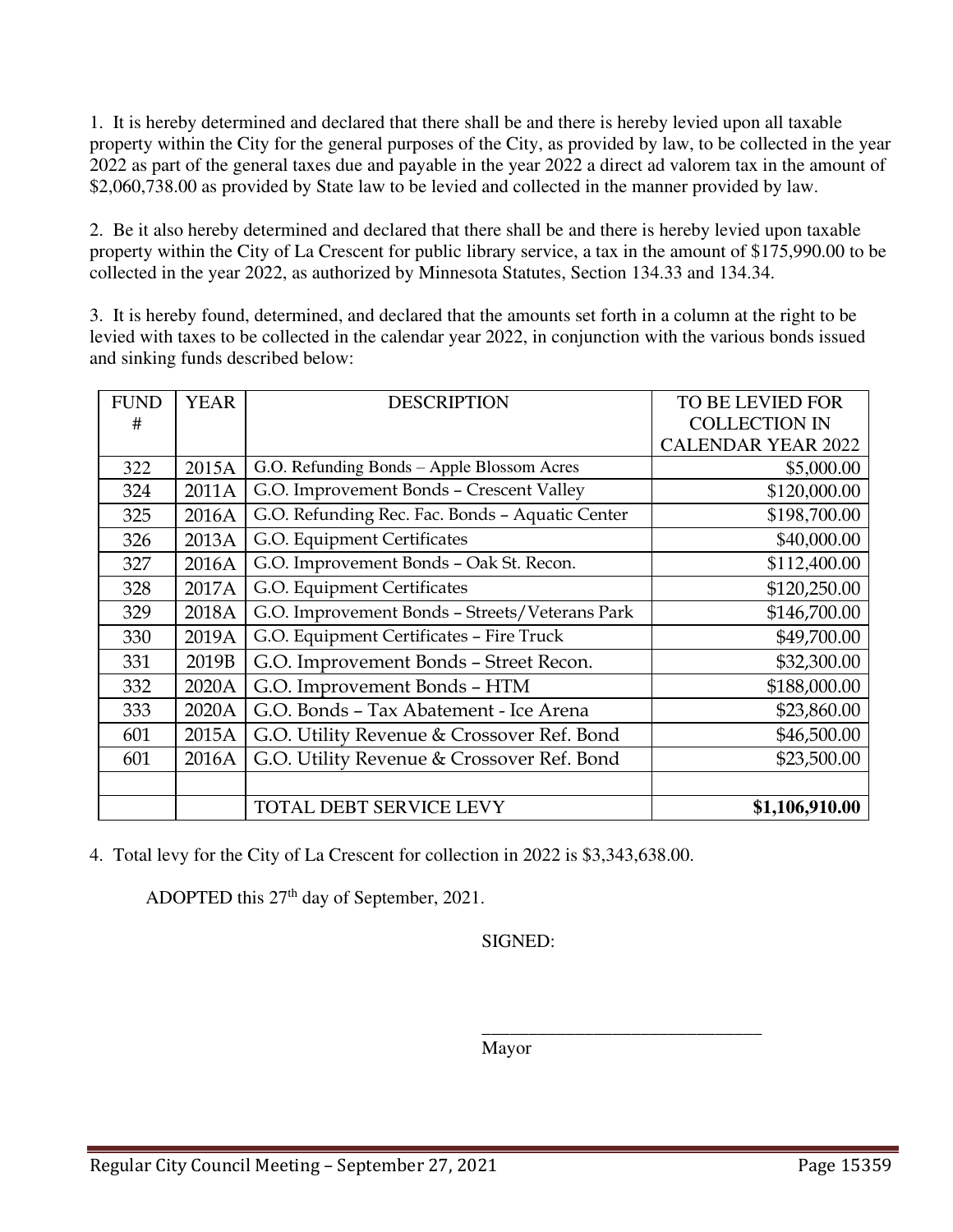### ATTEST:

City Administrator

The foregoing motion was duly seconded by Member Jostad and upon a roll call vote taken and tallied by the City Administrator, all Members present voted in favor thereof, viz;

| Cherryl Jostad         | Yes |
|------------------------|-----|
| Teresa O'Donnell-Ebner | Yes |
| Dale Williams          | Yes |
| Mike Poellinger        | Yes |

\_\_\_\_\_\_\_\_\_\_\_\_\_\_\_\_\_\_\_\_\_\_\_\_\_\_\_\_\_\_\_\_\_\_

and none voted against the same. The motion was declared duly carried and the resolution duly passed and adopted by a 4-0 vote.

Following discussion, Member Jostad made a motion, seconded by Member Williams, as follows:

# **MOTION TO SET THE DATE AND TIME FOR THE PUBLIC MEETING FOR MONDAY, DECEMBER 13, 2021 AT 6:00 P.M. AT WHICH TIME THE PROPOSED 2022 GENERAL BUDGET AND LEVY WILL BE DISCUSSED, AND THE FINAL BUDGET AND LEVY DETERMINED.**

Upon a roll call vote taken and tallied by the City Administrator, the following Members voted in favor thereof, viz;

| Cherryl Jostad         | Yes |
|------------------------|-----|
| Teresa O'Donnell-Ebner | Yes |
| Dale Williams          | Yes |
| Mike Poellinger        | Yes |

and none voted against the same. The motion was declared duly carried by a 4-0 vote.

#### **ITEM 6.1 – STAFF CORRESPONDENCE/COMMITTEE UPDATES – PARK AND RECREATION COMMISSION MINUTES – SEPTEMBER 20, 2021**

City Council reviewed the Minutes from the September 20, 2021 La Crescent Park and Recreation Commission meeting. No action taken.

#### **ITEM 6.2 – STAFF CORRESPONDENCE/COMMITTEE UPDATES – EXPLORE LA CROSSE**

City Council reviewed the Agenda from the September 21, 2021 La Crosse County Convention & Visitors Bureau Virtual Board Meeting, which included the Minutes from the August 17, 2021 Board Meeting. No action taken.